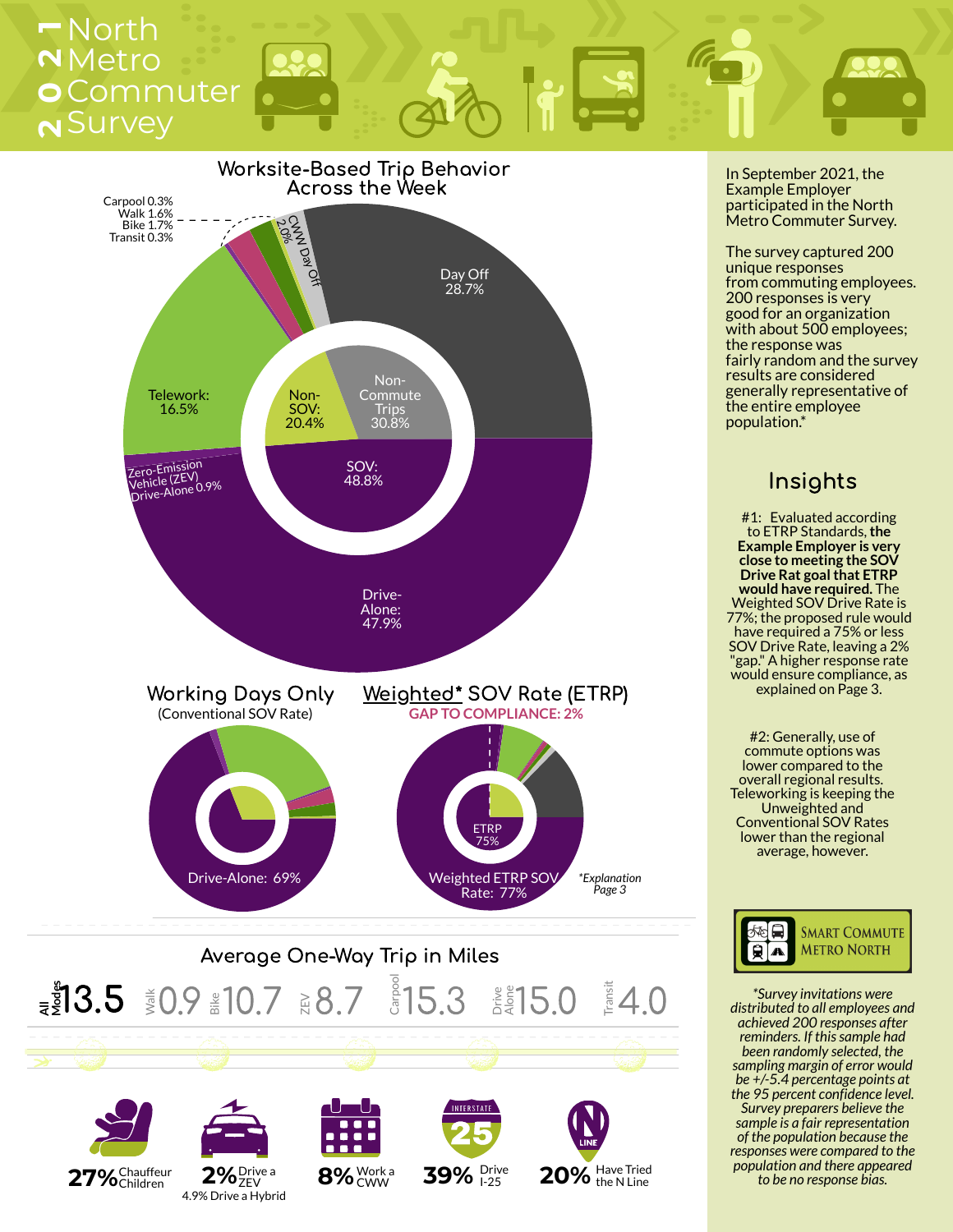## Workplace



Top 3 Most Used Programs Top 3 Most Desired Workplace **Policies** #1: Flexible Work Schedules #3: A guaranteed ride home #2: Opportunity to work a compressed work week #2: Picked up a bike map #3: RTD Schedule #1: Read an email

### Insights

#3: Respondents generally have a strong interest in riding transit and biking to work, and this interest is stronger than the regional average.

#4: Respondents do not have strong confidence in who could answer their commute questions compared to the regional average (31%). This indicates an area of opportunity, to formalize an internal"Employee Transportation Coordinator" and ensure that staff know who to approach with commute questions. This would be especially beneficial at the worksite level.

#5: Respondents are using passive communication tools most reliably. This indicates that either these passive tools for communication are working, or else there is an opportunity for more targeted and strategic outreach to employees promoting commuting options.

#6: Employees are interested in (1) flexible schedule policy, (2) more opportunity to work a compressed work week, and (3) a guaranteed ride home. This interest mostly reflects the interest of the region, and are typical interest for employees (and something to consider when adjusting a commute program).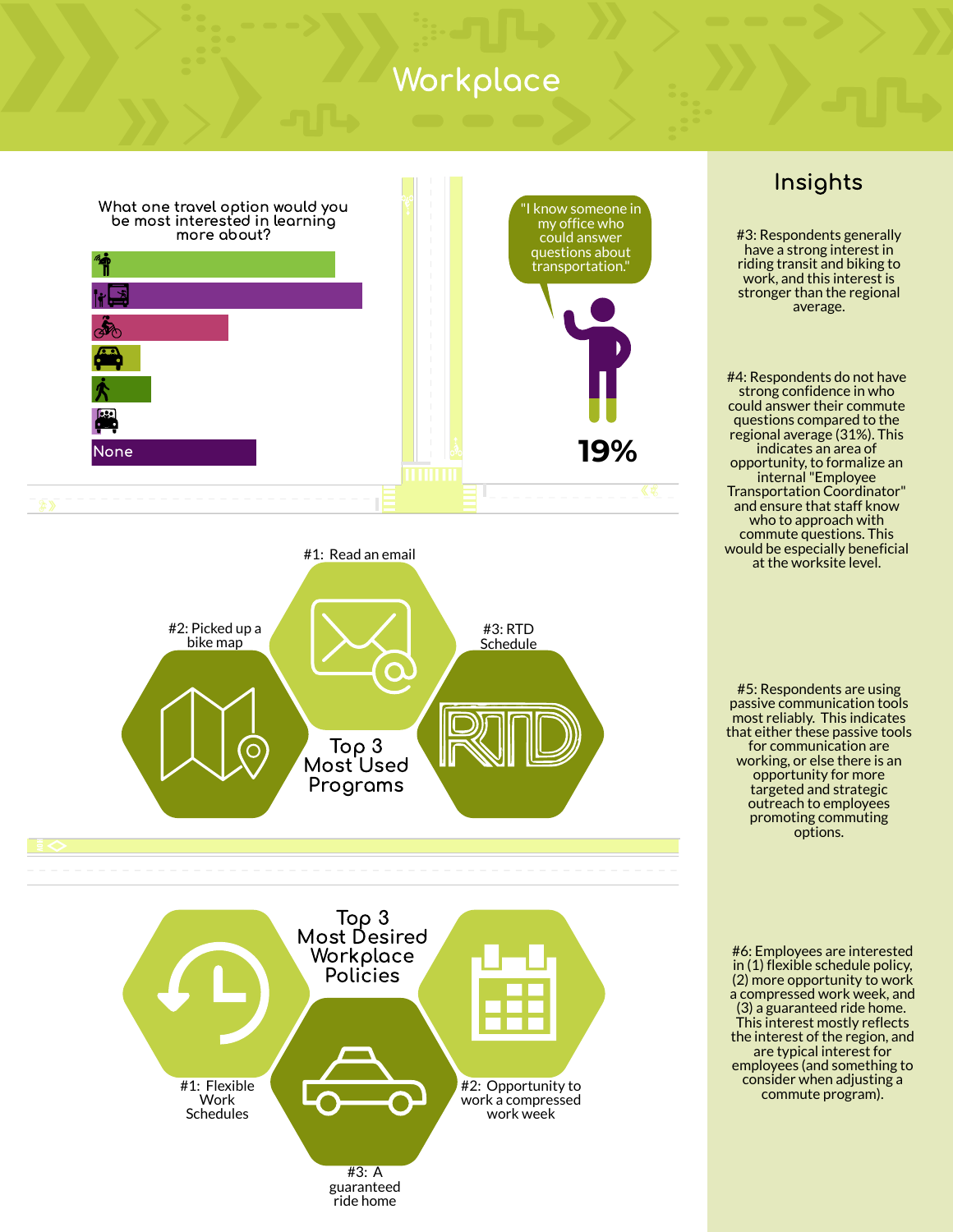## ETRP Explanation

മ

 $\boldsymbol{\alpha}$  $\mathbb O$  $\sigma$ uir  $\mathbb O$  $\in$  $\mathsf \Phi$  $\subset$  $\mathfrak{L}$ 

The Denver Region has been out of compliance with National Ambient Air **Quality Standards** since 1978. In 2020, the region was reclassified to "serious" nonattainment.

According to the Bureau of Transportation Statistics (BTS.gov), 15% of daily trips are taken for the purpose of commuting. While this is a relatively small portion of overall trips, commute trips contribute inordinately to peak congestion, which results in poor air quality.

Commute trips also represent a unique opportunity for targeted measurement and reduction. Employers play a significant role in employee commute choice. This is not only due to an employer's physical worksite location, but also how the employer operates. Employers can inform, encourage, and even incentivize commuters in order to influence their choice in commutes. Additionally, employers can establish workplace policies that make it easier for employees to avoid peak traffic, or stay off the road all together and complete work remotely.

In 2021, the Air Pollution Control Division, under the direction of the Air Quality Control Commission, outlined a proposed rule to require employers to measure employee mode share, and to eventually comply with goals to reduce drive-alone commuting (a worksite's "SOV Drive Alone Rate"). While the Division retracted this proposed rule in July 2021, due to the positive synergies related to employer-based trip reduction programs, similar rules may be proposed in the future. In anticipation, Smart Commute has conformed our data collection and data measurements to align with what this rule would have required.

With this information, Smart Commute can confidently prepare employers to understand how such a rule would effect their organization. It also prepares employers to investigate voluntary participation in a commuter trip reduction plan (the core of what the "ETRP Rule" would have required).

# 75% Response<br>Rate goal.

The proposed ETRP Rule required data collection for commute behavior across a seven-day week. This is how data has always been collected. However, the proposed rule required a very high response rate - 75 percent. The penalty for a lower-than-75%-response was that any response under the requirement was assumed to be for a person with a 100% Drive Alone commute - even through the weekend.

### New #2 New<br>#2 methodology.

However, the proposed rule would have deviated from typical data measurement in two important ways: (1) measuring both working days and non-working days; and (2) measuring trips across a seven-day week, regardless of business hours. The net effect of these two deviations was a larger denominator by which the "SOV Rate" was calculated - and a larger denominator results in a smaller overall fraction, or percentage.

### Reduction  $#3_{\text{plan.}}^{\text{Redu}}$

Following data collection, if an employer was over the required 75% SOV Drive Rate (calculated according to the new methodology, and with the under-response penalty trips incorporated), the Division would have required employers to develop a commuter trip reduction plan. This is essentially an annual or multi-year workplan to meet the proposed rule's goal at a worksite.